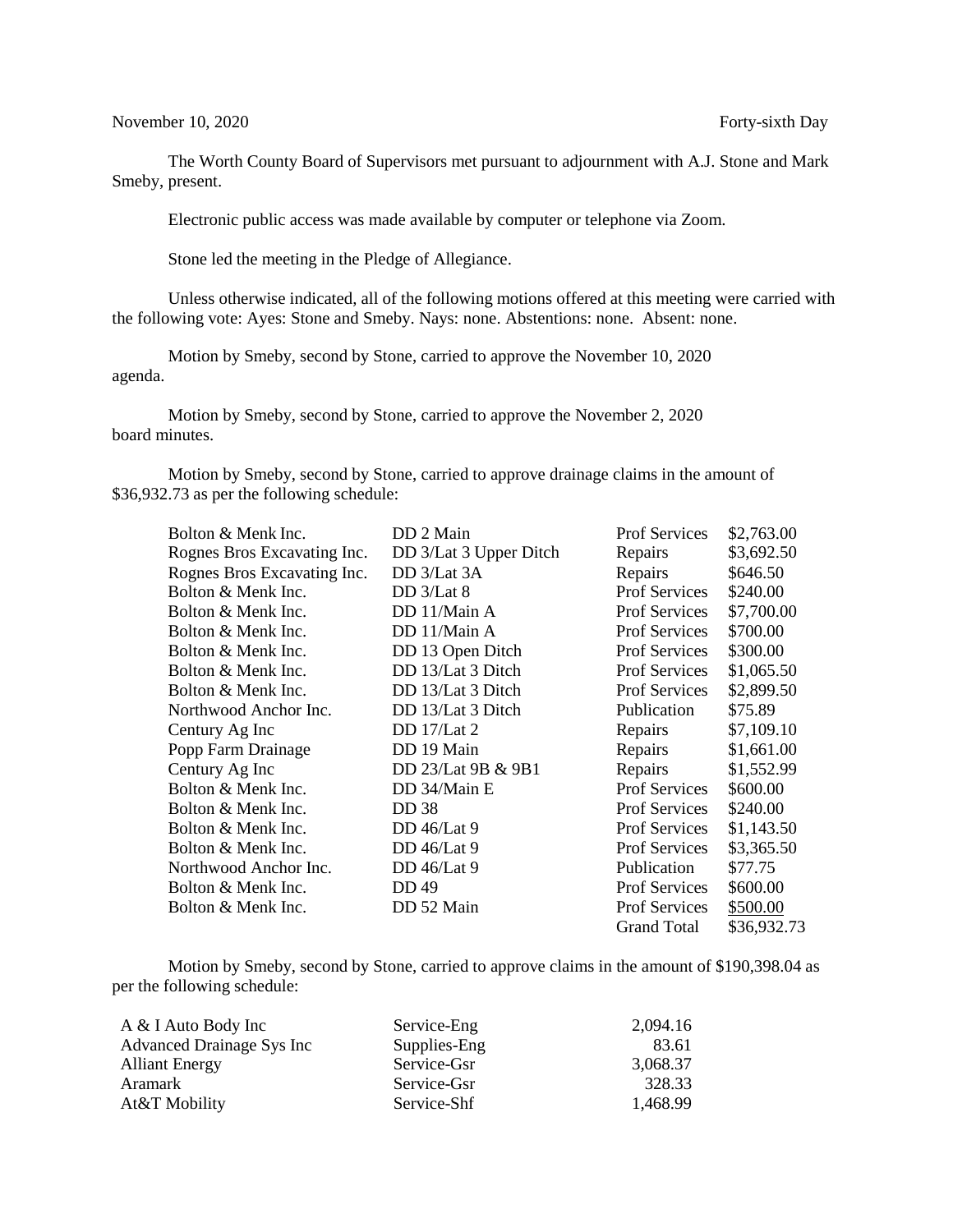| Badker Plumbing & Heating Inc     | Service-Eng        | 304.30    |
|-----------------------------------|--------------------|-----------|
| <b>Bcn</b> Telecom                | Service-Gsr        | 93.49     |
| Berge Oil Company                 | Fuel-Eng           | 22,314.83 |
| <b>Black Hills Energy Inc</b>     | Service-Eng        | 95.95     |
| <b>Bmc Aggregates Llc</b>         | Rock-Eng           | 234.46    |
| Bob Barker Company Inc            | Supplies-Shf       | 90.08     |
| C J Cooper & Associates Inc       | Service-Tra        | 250.00    |
| <b>Carquest Auto Parts Inc</b>    | Supplies-Eng       | 3,280.76  |
| Cemstone Concrete Materials, Llc  | Sand-Eng           | 1,365.70  |
| <b>Central Ia Detention</b>       | Service-Juj        | 2,066.54  |
| Central Lock & Key Inc            | Supplies-Eng       | 124.00    |
| Centurylink                       | Service-Eng        | 57.00     |
| Cintas Corporation                | Supplies-Eng       | 94.80     |
| City Of Fertile                   | Rutf-Eng           | 1,504.82  |
| City Of Grafton                   | Rutf-Eng           | 865.03    |
| City Of Hanlontown                | Rutf-Eng           | 351.66    |
| City Of Joice                     | Rutf-Eng           | 850.12    |
| City Of Kensett                   | Rutf-Eng           | 463.19    |
| City Of Manly                     | Service-Eng        | 47.97     |
| City Of Northwood                 | Service-Gsr        | 423.83    |
| <b>Compass Minerals</b>           | Rock-Eng           | 64,585.52 |
| Culligan Of Mason City            | Service-Gsr        | 77.90     |
| Dakota Popp                       | Reimb-Con          | 149.99    |
| Deano's Road Dust Control         | Supplies-Eng       | 823.50    |
| Falkstone Llc                     | Rock-Eng           | 106.84    |
| <b>Frontier Precision</b>         | Supplies-Dap       | 24,208.00 |
| Galls, Llc                        | Supplies-Shf       | 692.30    |
| Greve Law Office                  | Rent & Payroll-Aty | 6,035.00  |
| Hogan Bremer Moore Col Chapels    | Service-Mex        | 1,106.00  |
| Homeward Inc                      | Appro-Org          | 5,000.00  |
| Huber Supply Co Inc               | Service-Eng        | 270.58    |
| Ip Pathways                       | Supplies-Dap       | 400.00    |
| Itsavvy Llc                       | Supplies-Asr       | 255.00    |
| Joel Rohne                        | Reimb-Aud          | 66.82     |
| Kelly Hardware                    | Supplies-Con       | 187.18    |
| Lawson Products Inc               | Supplies-Eng       | 373.15    |
| Lea Mobile Glass Inc              | Service-Ema        | 229.50    |
| <b>Manly Junction Signal</b>      | Service-Asr        | 69.00     |
| Mark's Tractor Inc                | Supplies-Con       | 78.44     |
| Martin Marietta Materials Inc     | Rock-Eng           | 1,209.61  |
| Midwest Wheel Companies Inc       | Supplies-Eng       | 87.77     |
| Miller Ranch And Mobile Repair    | Service-Eng        | 8,837.51  |
| Municipal One                     | Service-Dap        | 1,736.00  |
| Napa Auto Parts                   | Supplies-Eng       | 20.98     |
| <b>Nelson Family Trust</b>        | Rent-Shf           | 300.00    |
| No Wait Inside, Llc               | Service-Dap        | 29.00     |
| Northern Ia Construction Products | Supplies-Eng       | 7,420.00  |
| Northwood Anchor Inc              | Service-Asr        | 166.00    |
| Northwood Sanitation Llc          | Servicew-Gsr       | 191.50    |
| Nuss Truck & Equipment Inc        | Service-Eng        | 3,006.25  |
| Plunkett's Pest Control Inc       | Service-Shf        | 124.80    |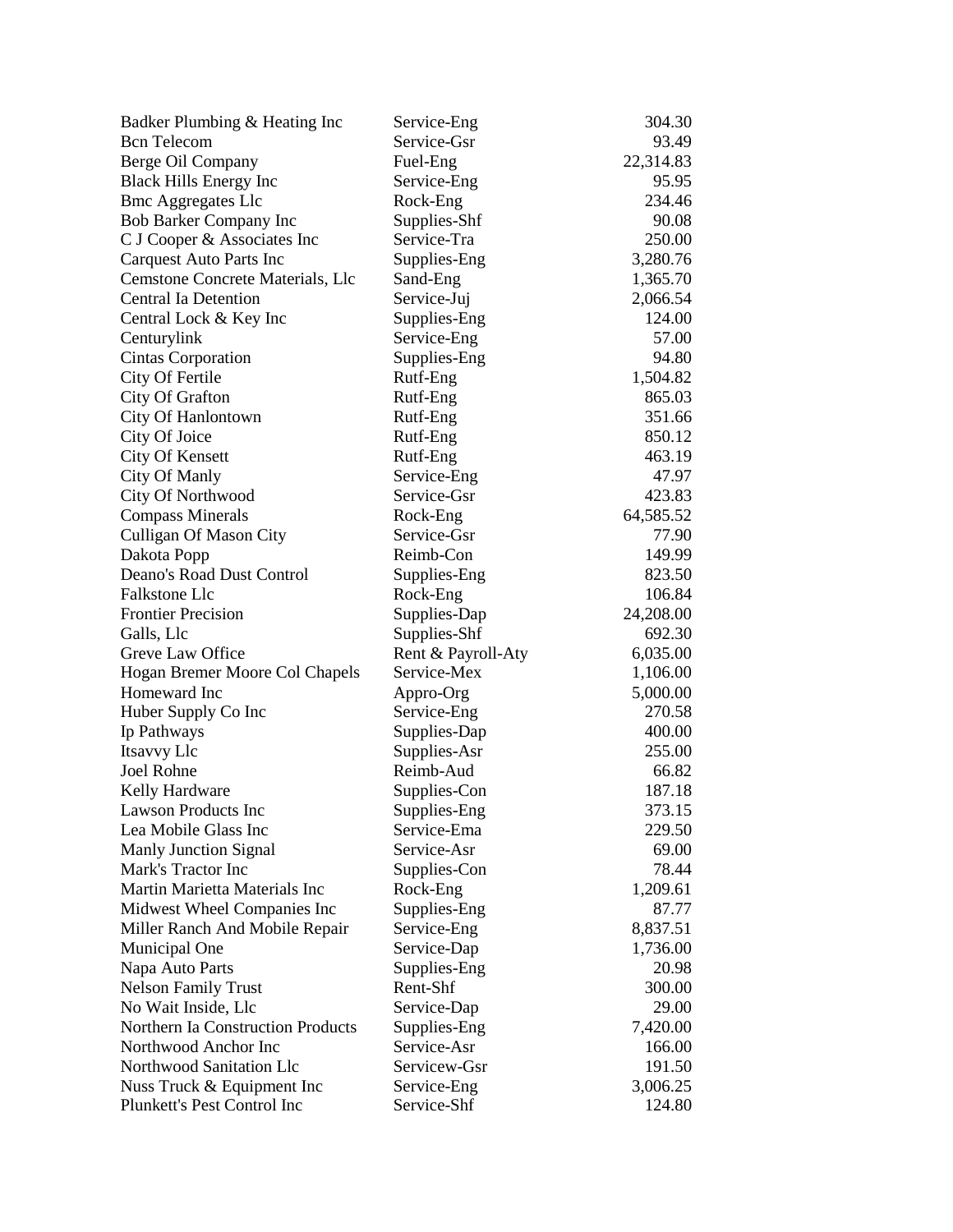| <b>Ram Systems</b>            | Service-Phd        | 720.00     |
|-------------------------------|--------------------|------------|
| Scp                           | Service-Eng        | 3,805.00   |
| Shred Right                   | Service-Phd        | 47.25      |
| <b>Staples Credit Plan</b>    | <b>Supplies</b>    | 203.90     |
| Star Equipment, Ltd           | Parts-Eng          | 3,063.46   |
| Teresa Olson                  | Reimb-Rec          | 41.61      |
| Veenstra & Kimm, Inc.         | Service-Ndp        | 2,660.55   |
| Verizon Wireless              | Service-Shf        | 388.75     |
| <b>Visa</b>                   | Service-Dap        | 564.03     |
| Wex Bank                      | Fuel-Tra           | 1,362.62   |
| Winnebago Coop Telephone Assn | Service-Gsr        | 3,038.30   |
| Worth County Engineer         | Fuel-Shf           | 3,708.60   |
| Ziegler Inc                   | Parts-Eng          | 1,027.84   |
|                               | <b>Grand Total</b> | 190,398.04 |

Motion by Smeby, second by Stone, carried to approve monthly report for sheriff's department.

Motion by Smeby, second by Stone, carried to approve payroll eligibility verification for Kirstin Wendel per the sheriff's department.

The Board of Supervisors proceeded to canvass the results of the votes of the 2020 General Election for the US President and Vice President, U.S. Senator, US Representative, District 1; State Senator, District 26; State House of Representative, District 051, four Supreme Court Justices, four Court of Appeals Judges and four District 2A Judges and two District 2A Associate Judges were made and certified to the Secretary of State as provided by law. We hereby certify that 4,436 ballots were cast in Worth County at the General Election on November 3, 2020.

 The vote for said offices and the County, Township, and Soil & Water Conservation District Commission, Agriculture Extension Council Member offices, pursuant to Iowa Code Chapter 50.24, were tabulated and the results were declared as set forth in the election records which, by this reference, is made part of these proceedings.

County officers were declared as follows: County Supervisor, District 2 – Gary A. Hanson County Auditor – Jacki A. Backhaus County Sheriff – Dan Fank

Township officers were declared as follows:

| Trustee – Curtis Bartz                        |
|-----------------------------------------------|
| Trustee – Douglas Arneson                     |
| Trustee - Bill Imlau                          |
| Trustee - Brett Backhaus                      |
| Deer Creek Township: Trustee – Mark Davidson  |
| Trustee – Dwight Bruns                        |
| Trustee – Lois Lawler                         |
| Trustee – Douglas Wallin                      |
| Trustee – Larry Foley                         |
| Trustee - James Dobel                         |
| Silver Lake Township: Trustee – Mike Thompson |
| Trustee – Ronald Balek                        |
|                                               |